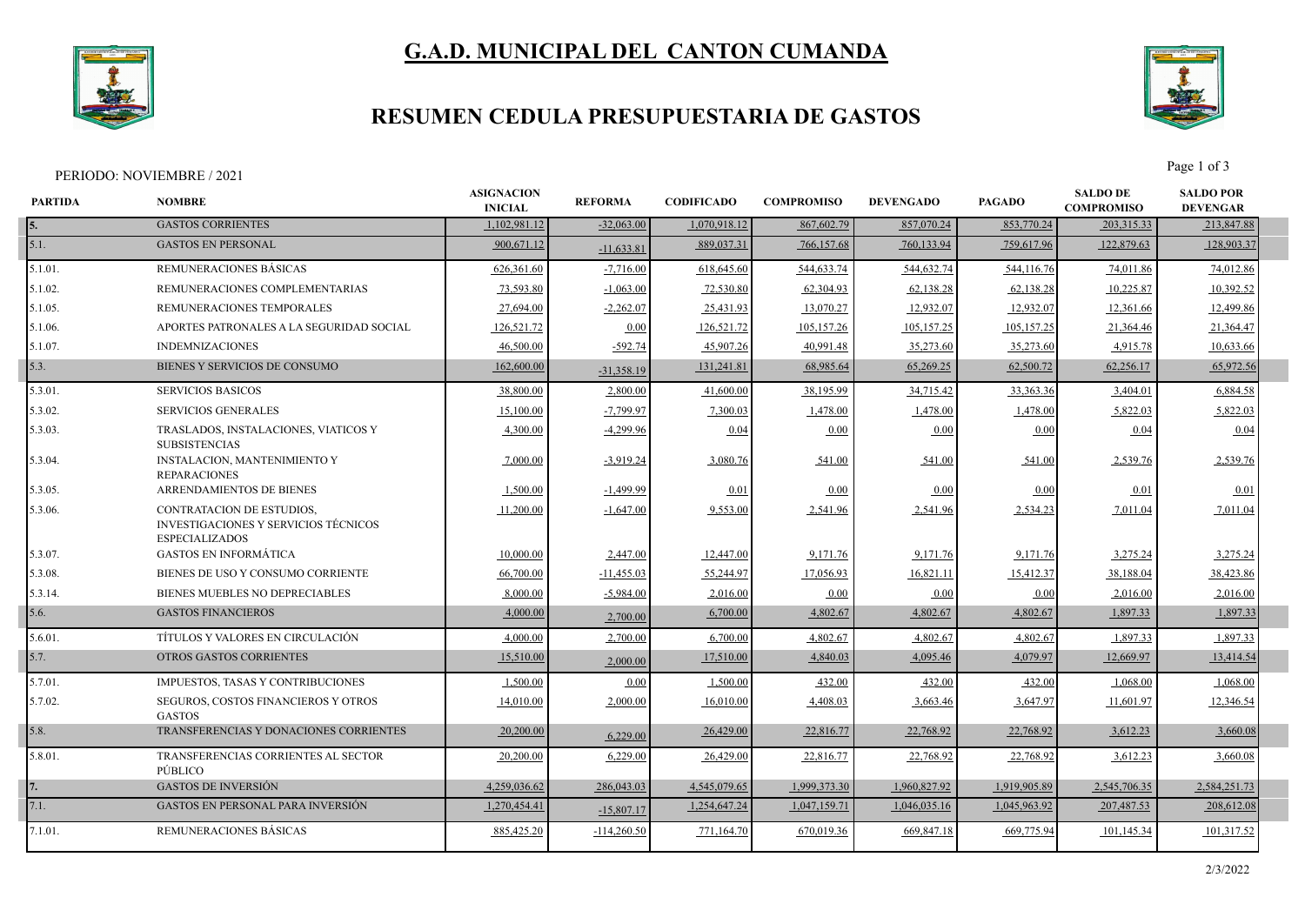

# **G.A.D. MUNICIPAL DEL CANTON CUMANDA**

### **RESUMEN CEDULA PRESUPUESTARIA DE GASTOS**



Page 2 of 3<br>Page 2 of 3

| <b>PARTIDA</b> | <b>NOMBRE</b>                                                                                 |              | <b>REFORMA</b> | <b>CODIFICADO</b> | <b>COMPROMISO</b> | <b>DEVENGADO</b> | <b>PAGADO</b> | <b>SALDO DE</b><br><b>COMPROMISO</b> | <b>SALDO POR</b><br><b>DEVENGAR</b> |  |
|----------------|-----------------------------------------------------------------------------------------------|--------------|----------------|-------------------|-------------------|------------------|---------------|--------------------------------------|-------------------------------------|--|
| 7.1.02.        | REMUNERACIONES COMPLEMENTARIAS                                                                | 121,790.45   | 3,315.20       | 125,105.65        | 100,376.45        | 100,376.45       | 100,376.45    | 24,729.20                            | 24,729.20                           |  |
| 7.1.05.        | REMUNERACIONES TEMPORALES                                                                     | 36,795.20    | 84,291.51      | 121,086.71        | 93,478.84         | 93,478.84        | 93,478.84     | 27,607.87                            | 27,607.87                           |  |
| 7.1.06.        | APORTES PATRONALES A LA SEGURIDAD SOCIAL                                                      | 174,943.56   | 14,853.65      | 189,797.21        | 142,620.96        | 142,238.76       | 142,238.76    | 47,176.25                            | 47,558.45                           |  |
| 7.1.07.        | <b>INDEMNIZACIONES</b>                                                                        | 51,500.00    | $-4,007.03$    | 47,492.97         | 40,664.10         | 40,093.93        | 40.093.93     | 6,828.87                             | 7,399.04                            |  |
| 7.3.           | BIENES Y SERVICIOS PARA INVERSIÓN                                                             | 1,037,630.60 | $-225,703.75$  | 811,926.85        | 339,903.04        | 307,882.96       | 289,026.77    | 472,023.81                           | 504,043.89                          |  |
| 7.3.02.        | <b>SERVICIOS GENERALES</b>                                                                    | 97,086.40    | $-9,872.68$    | 87,213.72         | 22,831.94         | 22,819.19        | 22,819.19     | 64,381.78                            | 64,394.53                           |  |
| 7.3.03.        | TRASLADOS, INSTALACIONES , VIÁTICOS Y<br><b>SUBSISTENCIAS</b>                                 | 2,000.00     | 0.00           | 2,000.00          | 500.00            | 500.00           | 500.00        | 1,500.00                             | 1,500.00                            |  |
| 7.3.04.        | <b>INSTALACIONES, MANTENIMIENTOS Y</b><br><b>REPARACIONES</b>                                 | 60,000.00    | $-8,707.43$    | 51,292.57         | 25,498.22         | 20,063.22        | 19,596.72     | 25,794.35                            | 31,229.35                           |  |
| 7.3.05.        | ARRENDAMIENTO DE BIENES                                                                       | 19,500.00    | 6,102.00       | 25,602.00         | 24,100.99         | 24,100.99        | 19,600.99     | 1,501.01                             | 1,501.01                            |  |
| 7.3.06.        | CONTRATACIONES DE ESTUDIOS E<br>INVESTIGACIONES Y SERVICIOS TÉCNICOS<br><b>ESPECIALIZADOS</b> | 209,020.00   | $-80,934.82$   | 128,085.18        | 12,557.16         | 12,557.16        | 12,557.16     | 115,528.02                           | 115,528.02                          |  |
| 7.3.07.        | <b>GASTOS EN INFORMÁTICA</b>                                                                  | 8,000.00     | $-3,498.98$    | 4,501.02          | 0.00              | $0.00\,$         | 0.00          | 4,501.02                             | 4,501.02                            |  |
| 7.3.08.        | BIENES DE USO Y CONSUMO DE INVERSIÓN                                                          | 619,524.20   | $-130,626.98$  | 488,897.22        | 254,414.73        | 227,842.40       | 213,952.71    | 234,482.49                           | 261,054.82                          |  |
| 7.3.10.        | PERTRECHOS PARA LA DEFENSA Y SEGURIDAD<br><b>PUBLICA</b>                                      | 5,000.00     | $-4,999.00$    | 1.00              | 0.00              | $0.00\,$         | 0.00          | 1.00                                 | 1.00                                |  |
| 7.3.14.        | BIENES MUEBLES NO DEPRECIABLES                                                                | 7,500.00     | $-1,999.98$    | 5,500.02          | 0.00              | 0.00             | 0.00          | 5,500.02                             | 5,500.02                            |  |
| 7.3.15.        | BIENES BIOLÓGICOS NO DEPRECIABLES                                                             | 10,000.00    | 8,834.12       | 18,834.12         | 0.00              | 0.00             | 0.00          | 18,834.12                            | 18,834.12                           |  |
| 7.5.           | OBRAS PÚBLICAS                                                                                | 1,586,951.61 | 479,224.09     | 2,066,175.70      | 286,399.87        | 281,745.53       | 278,879.70    | 1,779,775.83                         | 1,784,430.17                        |  |
| 7.5.01.        | OBRAS DE INFRAESTRUCTURA                                                                      | 1,586,951.61 | 479,224.09     | 2,066,175.70      | 286,399.87        | 281,745.53       | 278,879.70    | 1,779,775.83                         | 1,784,430.17                        |  |
| 7.7.           | OTROS GASTOS DE INVERSIÓN                                                                     | 39,000.00    | 4,640.00       | 43,640.00         | 26,606.50         | 25,860.09        | 6,731.32      | 17,033.50                            | 17,779.91                           |  |
| 7.7.01.        | <b>IMPUESTOS TASAS Y CONTRIBUCIONES</b>                                                       | 4,000.00     | 4,640.00       | 8,640.00          | 6,698.35          | 6,697.86         | 6,697.86      | 1,941.65                             | 1,942.14                            |  |
| 7.7.02.        | SEGUROS, COSTOS FINANCIEROS Y OTROS<br><b>GASTOS</b>                                          | 35,000.00    | 0.00           | 35,000.00         | 19,908.15         | 19,162.23        | 33.46         | 15,091.85                            | 15,837.77                           |  |
| 7.8.           | TRANSFERENCIAS Y DONACIONES PARA<br><b>INVERSIÓN</b>                                          | 325,000.00   | 43,689.86      | 368,689.86        | 299,304.18        | 299,304.18       | 299,304.18    | 69,385.68                            | 69,385.68                           |  |
| 7.8.01.        | TRANSFERENCIAS PARA INVERSION AL SECTOR<br>PÚBLICO                                            | 325,000.00   | 43,689.86      | 368,689.86        | 299,304.18        | 299,304.18       | 299,304.1     | 69,385.68                            | 69,385.68                           |  |
|                | <b>GASTOS DE CAPITAL</b>                                                                      | 391,900.00   | $-41,642.60$   | 350,257.40        | 190,735.97        | 190,735.97       | 190,735.97    | 159,521.43                           | 159,521.43                          |  |
| 8.4.           | <b>BIENES DE LARGA DURACIÓN</b>                                                               | 391,900.00   | $-41,642.60$   | 350,257.40        | 190,735.97        | 190,735.97       | 190,735.97    | 159,521.43                           | 159,521.43                          |  |
| 8.4.01.        | <b>BIENES MUEBLES</b>                                                                         | 361,900.00   | $-13,030.18$   | 348,869.82        | 190,735.97        | 190,735.97       | 190,735.97    | 158,133.85                           | 158,133.85                          |  |
| 8.4.03.        | <b>EXPROPIACIONES DE BIENES</b>                                                               | 30,000.00    | $-28,612.42$   | 1,387.58          | 0.00              | 0.00             | 0.00          | 1,387.58                             | 1,387.58                            |  |